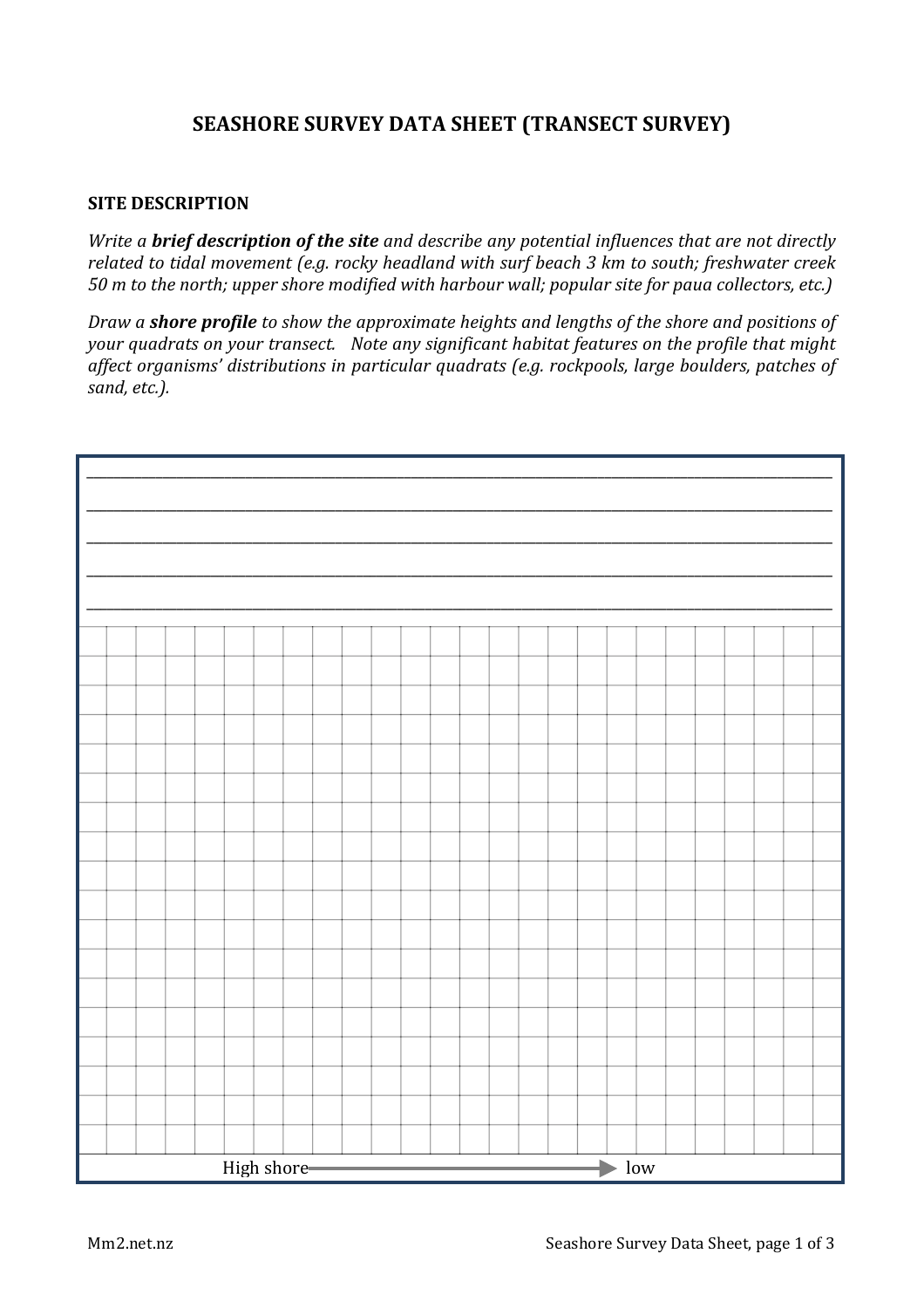| Site location<br>name:                                      | GPS/grid reference:                               |                                  |                                                                                                 |         |                |                     |    |                |                           |                   |     |  |  |  |  |
|-------------------------------------------------------------|---------------------------------------------------|----------------------------------|-------------------------------------------------------------------------------------------------|---------|----------------|---------------------|----|----------------|---------------------------|-------------------|-----|--|--|--|--|
| Transect number:<br><u> 1980 - Johann Barbara, martxa a</u> |                                                   |                                  | Transect length (m):<br><u> 1980 - Jan Barbara Barat, prima politik po</u><br>Sampling interval |         |                |                     |    |                |                           |                   |     |  |  |  |  |
| Date:                                                       |                                                   | $(m)$ :                          |                                                                                                 |         |                |                     |    |                |                           |                   |     |  |  |  |  |
| Surveyor(s):                                                |                                                   |                                  | Exposure:                                                                                       |         |                |                     |    |                |                           |                   |     |  |  |  |  |
| Time of low tide:                                           |                                                   |                                  |                                                                                                 | Aspect: |                |                     |    |                |                           |                   |     |  |  |  |  |
| Depth of low tide:                                          |                                                   | m                                |                                                                                                 |         |                | Weather conditions: |    |                |                           |                   |     |  |  |  |  |
| Air temperature:                                            |                                                   | $^{\circ}$ C<br>Sea temperature: |                                                                                                 |         |                |                     |    |                |                           | $^{\circ}{\rm C}$ |     |  |  |  |  |
|                                                             | High shore <b>Container and Separate Services</b> |                                  |                                                                                                 |         |                |                     |    |                | $\blacktriangleright$ low |                   |     |  |  |  |  |
| <b>DISTANCE ALONG TRANSECT (m)</b>                          | $\boldsymbol{0}$                                  |                                  |                                                                                                 |         |                |                     |    |                |                           |                   |     |  |  |  |  |
|                                                             |                                                   |                                  |                                                                                                 |         |                |                     |    |                |                           |                   |     |  |  |  |  |
| <b>SEAWEEDS</b>                                             | Q1                                                | Q <sub>2</sub>                   | Q <sub>3</sub>                                                                                  | Q4      | Q <sub>5</sub> | Q <sub>6</sub>      | Q7 | Q <sub>8</sub> | Q <sub>9</sub>            | Q10               | Q11 |  |  |  |  |
|                                                             |                                                   |                                  |                                                                                                 |         |                |                     |    |                |                           |                   |     |  |  |  |  |
|                                                             |                                                   |                                  |                                                                                                 |         |                |                     |    |                |                           |                   |     |  |  |  |  |
|                                                             |                                                   |                                  |                                                                                                 |         |                |                     |    |                |                           |                   |     |  |  |  |  |
|                                                             |                                                   |                                  |                                                                                                 |         |                |                     |    |                |                           |                   |     |  |  |  |  |
|                                                             |                                                   |                                  |                                                                                                 |         |                |                     |    |                |                           |                   |     |  |  |  |  |
|                                                             |                                                   |                                  |                                                                                                 |         |                |                     |    |                |                           |                   |     |  |  |  |  |
|                                                             |                                                   |                                  |                                                                                                 |         |                |                     |    |                |                           |                   |     |  |  |  |  |
|                                                             |                                                   |                                  |                                                                                                 |         |                |                     |    |                |                           |                   |     |  |  |  |  |
|                                                             |                                                   |                                  |                                                                                                 |         |                |                     |    |                |                           |                   |     |  |  |  |  |
|                                                             |                                                   |                                  |                                                                                                 |         |                |                     |    |                |                           |                   |     |  |  |  |  |
|                                                             |                                                   |                                  |                                                                                                 |         |                |                     |    |                |                           |                   |     |  |  |  |  |
|                                                             |                                                   |                                  |                                                                                                 |         |                |                     |    |                |                           |                   |     |  |  |  |  |
|                                                             |                                                   |                                  |                                                                                                 |         |                |                     |    |                |                           |                   |     |  |  |  |  |
|                                                             |                                                   |                                  |                                                                                                 |         |                |                     |    |                |                           |                   |     |  |  |  |  |